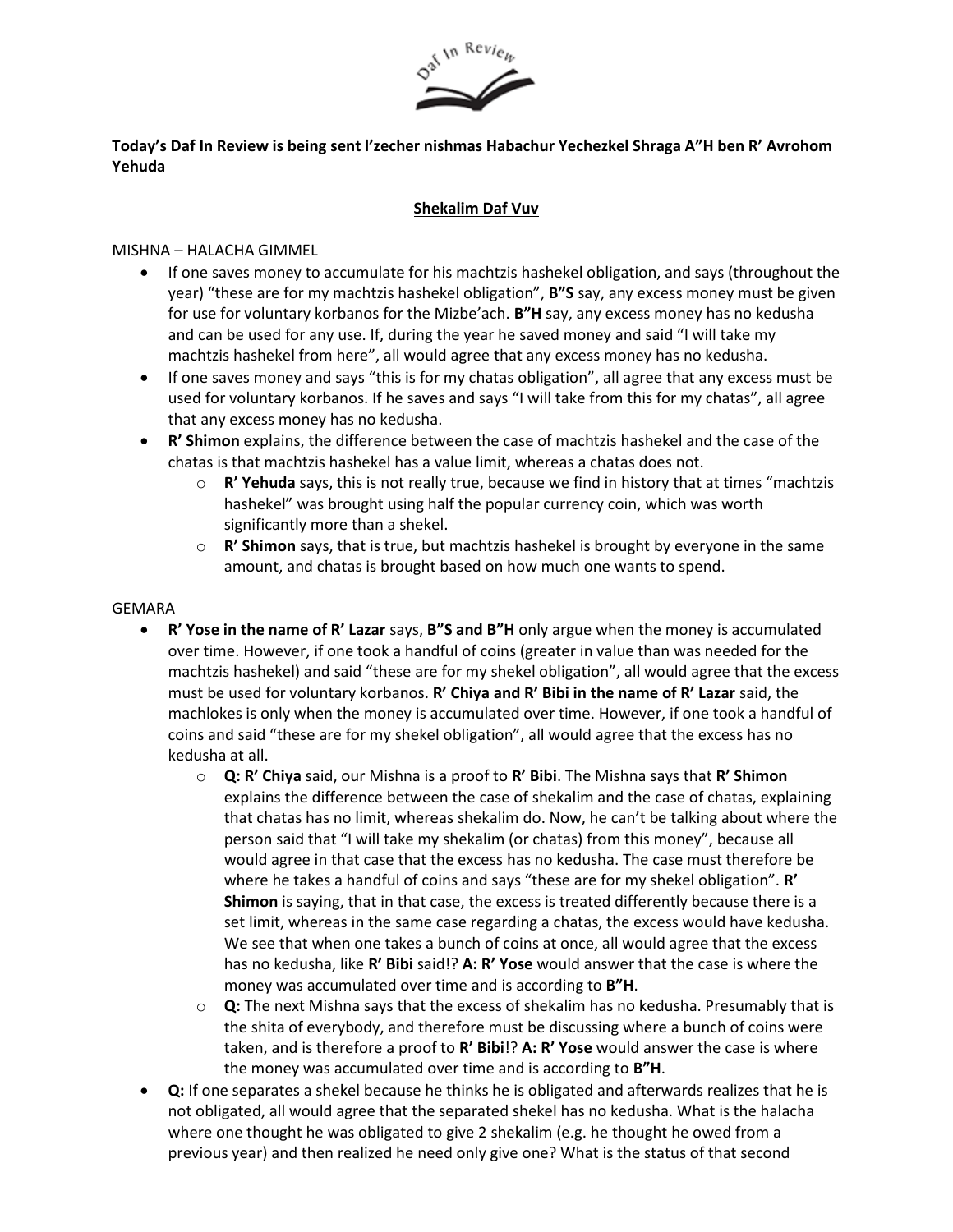shekel? **A:** Regarding the similar case with one who separates 2 chataos, the halacha is that the animal has kedusha and must be left to pasture until getting a mum. Therefore, in our case as well, the extra shekel will have kedusha.

o **Q:** As we see in our Mishna, we can't really compare the case of shekalim to the case of chatas!?

# R' YUDA OMER…

• "Darkonos" are golden "dinars". "Sela'im" are sela coins. "Teva'in" are half-sela coins. "Dinars" are "keratin" (quarter-sela coins).

V'LO KIBLU ALEIHEN

- The **Chachomim** did not allow the value of what is given as a machtzis hashekel to decrease to the level of a dinar. They based this on a pasuk which teaches that the **Chachomim** established that the value should never be decreased to that point. The pasuk says "shlishis hashekel", which teaches that the value can't be less than 1/3 of a darkon.
	- o **R' Chilkiya in the name of R' Acha** says, the pasuk teaches that one should give at least a shekel 3 times a years to tzedaka.
	- o **R' Avin** said, the pasuk teaches that the shekels were taken from the Beis Hamikdash at 3 times during the year, in 3 boxes, which had 3 se'ah.
- The pasuk says "zek yitnu kol ha'over ahl hapekudim".
	- o **R' Yehuda** and **R' Nechemya**: one says, since the Yidden sinned with the eigel halfway through the day, they bring a half shekel as a kaparah; the other says, since they sinned at 6 hours into the day, they bring a machtzis hashekel, which is worth 6 "garmasin".
	- o **R' Yochanan ben Zakai** said, because they transgressed the "aseres hadibros", they bring a machtzis hashekel, which is worth 10 geirah.
	- o **Reish Lakish** said, because the brothers sold Yosef for 20 silver pieces, each Yid must redeem his bechor for the value of 20 silver pieces (5 sela'im).
	- o **R' Pinchas in the name of R' Levi** said, since each brother (the ten involved in the sale) got a "taba'ah", each must give that amount every year (the machtzis hashekel).

## MISHNA – HALACHA DALED

- The excess money for shekalim has no kedusha.
- The excess of money used to buy: flour for a Mincha; birds for a zav, zava, or woman who has given birth; a chatas; or an asham, all goes for voluntary korbanos to be offered when the Mizbe'ach is sitting idle. The general rule is, the excess of anything brought for a chatas or an asham is used in this way.
- The excess of money used to buy: an Olah, is used for an Olah; a Mincha is used for a Mincha; a Shelamim is used for a Shelamim; a Pesach is used for a Shelamim; korbonos for poor nezirim, is used for other poor nezirim; a korbon for a particular nazir, is used by that nazir to bring a voluntary, personal korbon.

## GEMARA

- **Q: R' Yehuda** asked, what is the halacha if one separates a shekel and then dies before giving it? **A: Shmuel** said, it is used for the purchase of voluntary korbanos.
- If a Kohen Gadol has excess money that he had separated for the purchase of his "minchas" chavitin", **R' Yochanan** says that the money must be destroyed, and **R' Lazar** says it is used to buy voluntary korbanos.
	- o **Q:** Our Mishna says that the excess money used to buy flour for the mincha is used to buy voluntary korbanos, not like **R' Yochanan** said!? **A:** The Mishna is referring to a regular chatas mincha, not the mincha of the Kohen Gadol.
- **Q: Abba bar Ba** asked, a pasuk teaches that any korbon brought from a sheep or goat becomes a Shelamim if not brought in its proper time (like a Pesach). Since an Olah can be brought from sheep or goats, its excess money should become a Shelamim (just like a Pesach)!? **A:** That teaching is about a korbon that may only be brought exclusively from sheep or goats (like a Pesach). However, an Olah may be brought from cattle as well.